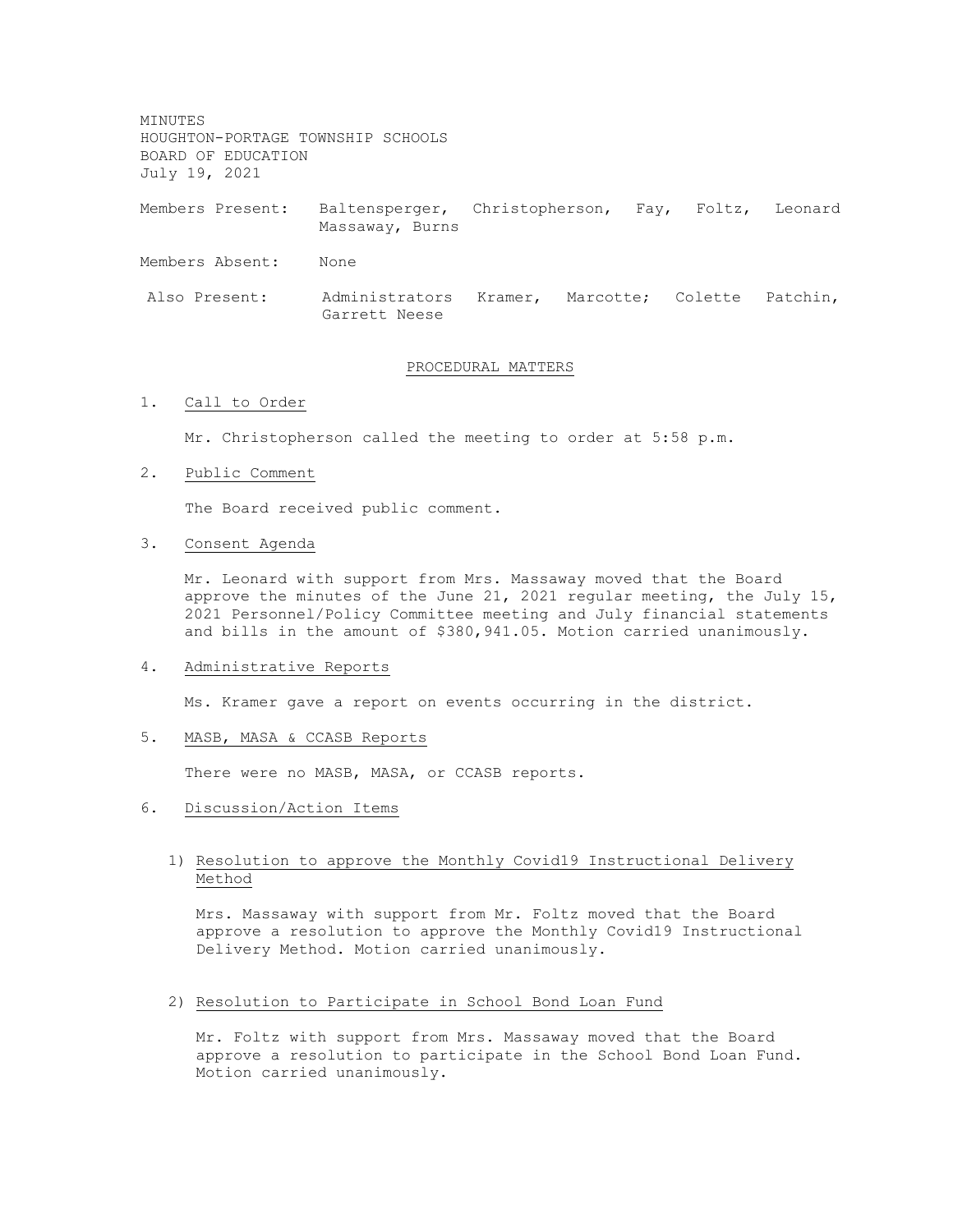## 3) Designation of Depositories for School Funds

Mr. Baltensperger with support from Mr. Leonard moved that the Board approve the designation of Superior National Bank as the depository of general fund, debt retirement, capital projects monies, federal tax deposits, athletics and school service accounts, and trust fund; Incredible Bank as the depository for the trust and agency fund; the Michigan School District Liquid Fund as the depository for general fund and capital projects; and the Michigan Tech Credit Union as the depository for the elementary trust and agency account. Motion carried unanimously.

# 4) Designation of Individuals Responsible for Posting Public Notice of Meetings

Mrs. Massaway with support from Mr. Fay moved that the Board approve the designation of Sara Marcotte and Colette Patchin for posting public notice of meetings. Motion carried unanimously.

# 5) Delegation of Election Duties

Mr. Baltensperger with support from Mr. Foltz moved that the Board approve the delegation of Sara Marcotte to attend to all election duties. Motion carried unanimously.

#### 6) Adoption of Legal Reference Note

Mr. Fay with support from Mr. Foltz moved that the Board designate themselves as a General Powers School District by operational law. Motion carried unanimously.

# 7) Approval of Organizational Memberships – MASA, MASB, CCASB

Mrs. Massaway with support from Mr. Foltz moved that the Board approve the organizational memberships in the Michigan Association of School Administrators, the Michigan Association of School Boards and the MASB Legal Trust Fund, and the Copper Country Association of School Boards. Motion carried unanimously.

# 8) Approval of Annual Retainer Contracts – School Attorney and Auditor

Mrs. Massaway with support from Mr. Leonard moved that the Board approve the annual retainer contracts with the law firms of Neuminen, DeForge & Toutant of Houghton and Ryan Law Offices of Iron Mountain as their counselors, the Thrun Law Firm serving as school attorneys for school elections and matters pertaining to school law, and Anderson, Tackman and Company to serve as school auditor. Motion carried unanimously.

### 9) Designation of Carriers to Transport Students

Mr. Baltensperger with support from Mr. Burns moved that the Board designate Lamers Transit as the transportation provider for the district, all area schools, Copper Country I.S.D., Michigan Technological University, Houghton Transit Authority, Hancock Transit, and any other carrier designated by the Board or approved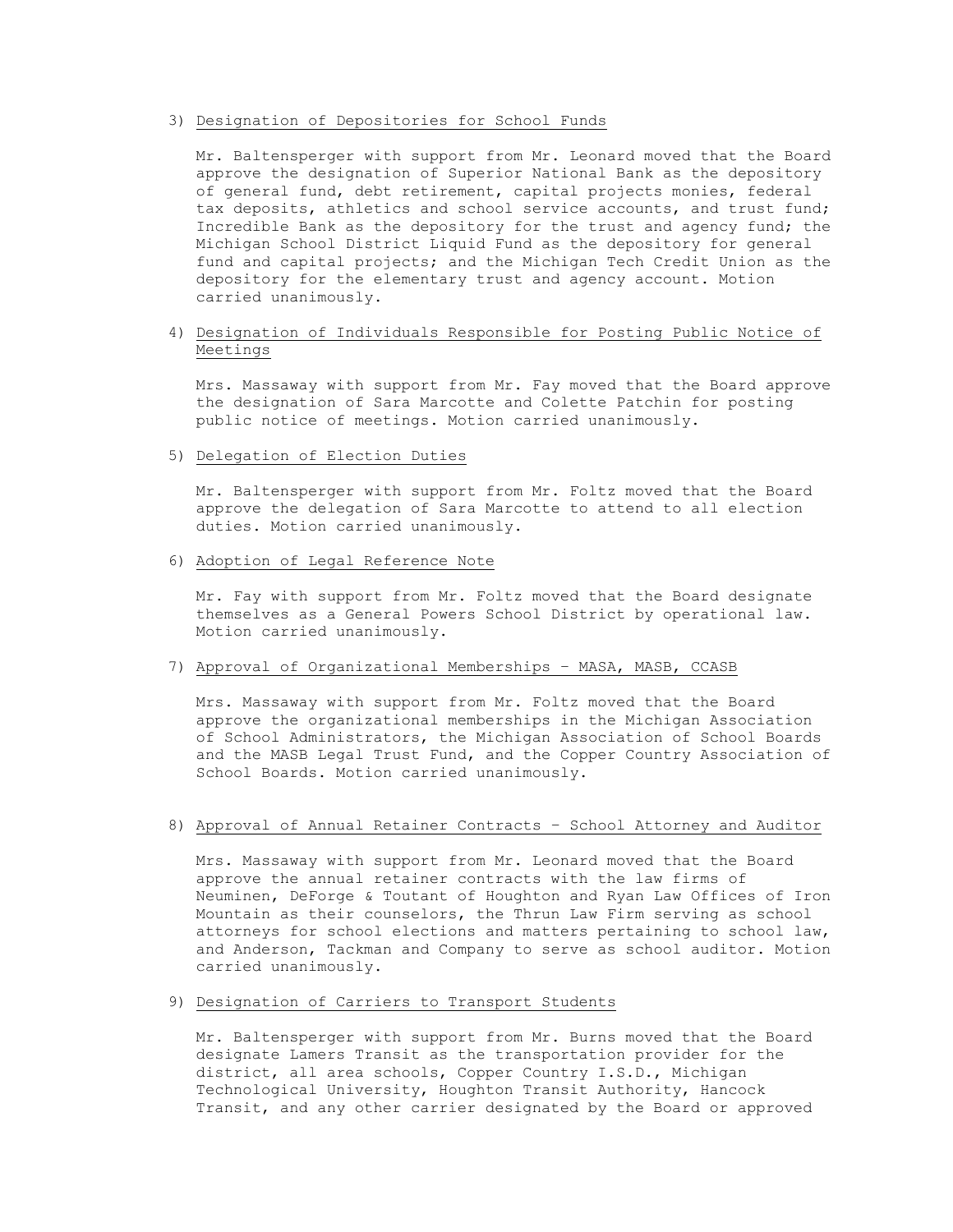by the Superintendent as carriers to transport students. Motion carried unanimously.

10) Selection of Representative for CCASB

Mr. Foltz with support from Mr. Burns moved that the Board approve the selection of Mrs. Massaway as representative for the CCASB. Motion carried unanimously.

#### 11) Approval of Board Member Travel

Mr. Leonard with support from Mr. Baltensperger moved that the Board approve member travel to MASB, MASA, and NSBA functions and seminars, the U.P. Legislative Summit, the Governor's education summit, and local CCASB functions. Motion carried unanimously.

# 12) Resolution to Designate Julie Filus as District Representative in the Absence of Superintendent

Mrs. Massaway with support from Mr. Leonard moved that the Board designate Julie Filpus as district representative in the absence of the Superintendent. Motion carried unanimously.

## 13) Resolution Setting the First Day of School for 2021-22 School Year

Mr. Foltz with support from Mrs. Massaway moved that the Board designate Tuesday, September 7th as the first day of school for the 2021-22 school year. Motion carried unanimously.

# 14) Michigan High School Athletic Association ("MHSAA") Membership Resolution

Mr. Foltz with support from Mr. Leonard moved that the Board approve a resolution to participate under the guidelines of MHSAA. Motion carried unanimously.

15) Schools of Choice Program for 2021-22 School Year

Mrs. Massaway with support from Mr. Fay moved that the Board participate in the Schools of Choice program for the 2021-22 school year. Motion carried unanimously.

16) Resolution to Hire New Teaching Personnel

Mr. Foltz with support from Mrs. Massaway moved that the Board approve the hiring of:

> Jenny-Meade Butler – Chemistry John Filpus – Shop Andrea Jeannotte - HS English Devon Lyberg - Social Worker Kimberly Stadt – HS English

Motion carried unanimously.